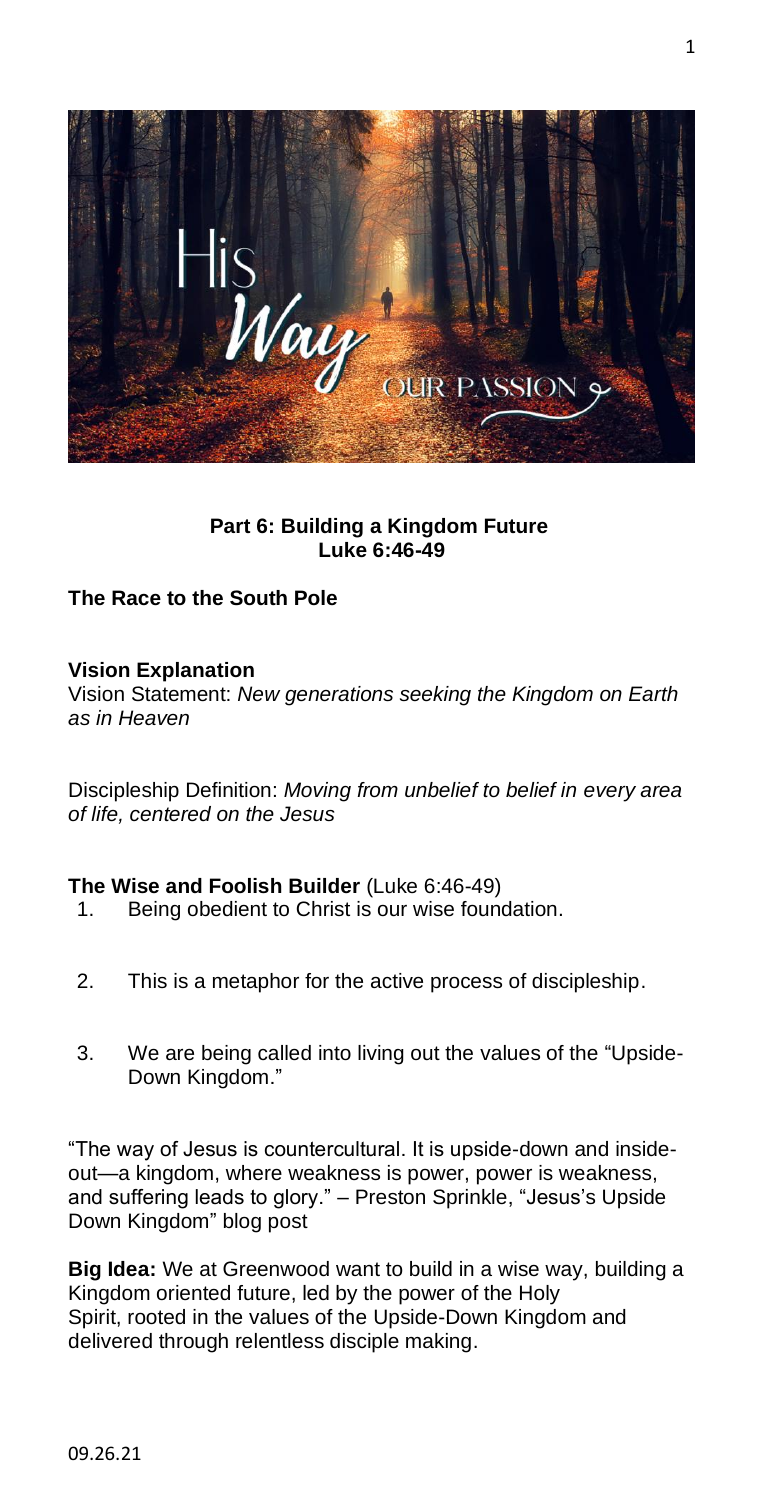## **Our Take Away**

### Oikos Principle

Oikos definition: Household or extended household

"Actually, intentionalizing the *oikos* principle won't grow a church nearly as quickly as flashy programs will. But programs tend to impress people who already go to church more than people who don't. That's why there is a crippling number of Christians in our culture who simply move across town to the local church that has the best programs, the best bands, or the best preachers. But the math doesn't lie — if one church grows at the same time another church shrinks, then there is no net benefit to the Kingdom of Heaven." – Tom Mercer, *8 to 15, The World Is Smaller Than You Think*

**"**We employ the *oikos* principle with that broad a vision, with future generations in mind — not just seeing the eight to fifteen people listed on an individual card, but how those ripple effects could impact hundreds or even thousands of people for generations to come." – Tom Mercer*, 8 to 15, The World Is Smaller Than You Think*

#### **Resources**

"Exegetical Commentary on the New Testament: Luke" by David Garland, Zondervan Publishing, 2011

*8 to 15, The World Is Smaller Than You Think* by Tom Mercer, Oikos Books, 2009

*The Starfish and the Spirit* by Ford, Wegner & Hirsch, Zondervan Publishing, 2021

"Jesus's Upside Down Kingdom" blog post by Preston Sprinkle, 2018

## **Discussion Questions**

- 1. What is your big takeaway from the sermon this week?
- 2. What do you think about the definition of discipleship that was presented this week? (Movement from unbelief to belief in every area of life centered on Jesus.)
- 3. What does obedience to Christ look and sound like in your daily activities this week? Do you sense that you are truly being obedient in this season? Do you sense that you need to recalibrate your obedience in any way in this season?
- 4. What are your takeaways from the concept of the upsidedown Kingdom? Are those values you see present in your life in this season?